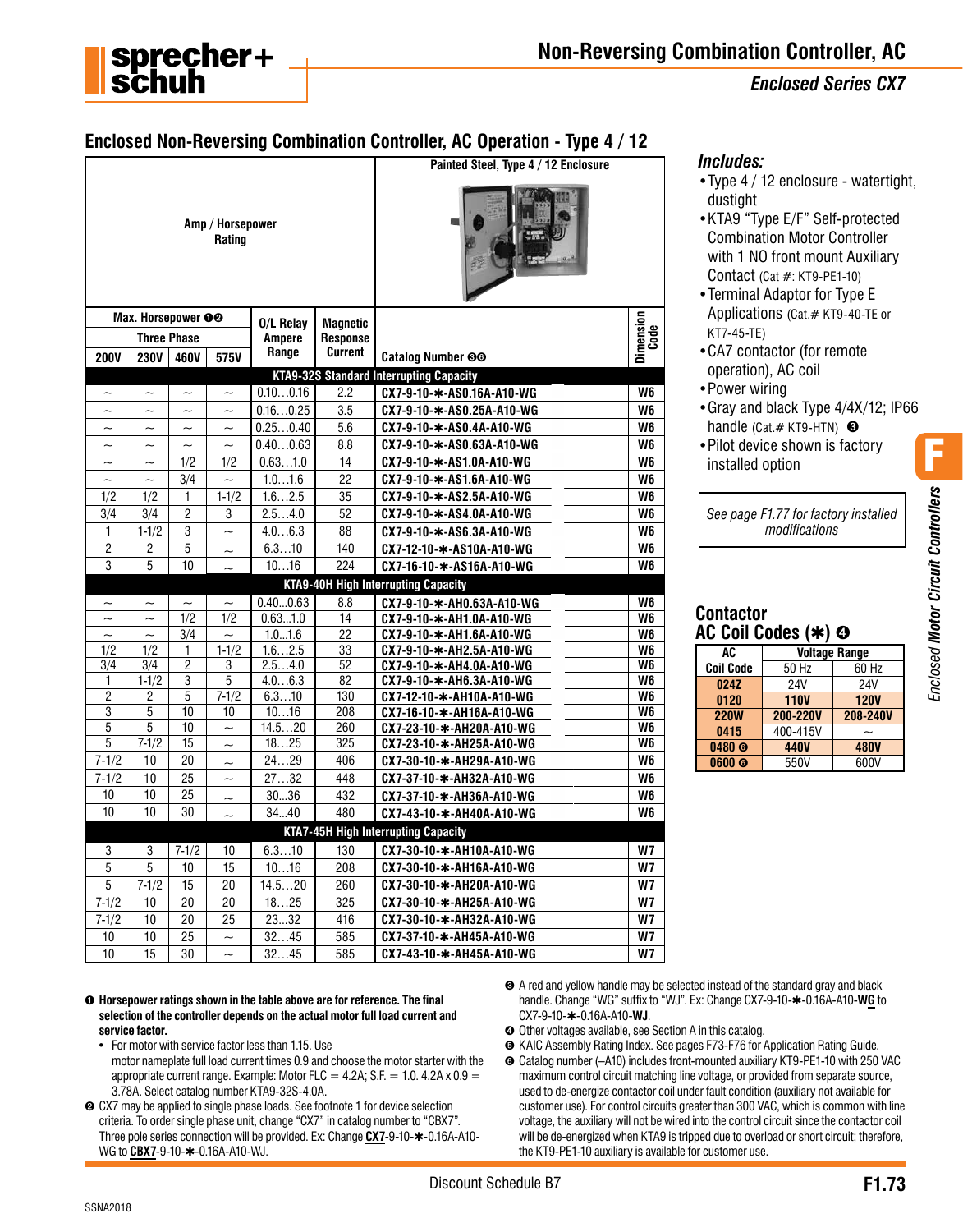

*Enclosed Series CX7*

# **Enclosed Non-Reversing Combination Controller, Electronic DC Coil - Type 4 / 12**

|                                  |                         |                         |                                        |                     |                                    | Painted Steel, Type 4 / 12 Enclosur3                    |                                  | Includes:                                                                                                                                                        |
|----------------------------------|-------------------------|-------------------------|----------------------------------------|---------------------|------------------------------------|---------------------------------------------------------|----------------------------------|------------------------------------------------------------------------------------------------------------------------------------------------------------------|
|                                  |                         |                         | Amp / Horsepower<br>Rating             |                     |                                    |                                                         |                                  | $\bullet$ Type 4 / 12 enclo<br>dustight<br>•KT9 "Type E/F" C<br>Controller with 1<br><b>Auxiliary Contact</b><br>• Terminal Adaptor<br>Applications (Cat.<br>TE) |
|                                  |                         | Max. Horsepower OO      |                                        |                     |                                    |                                                         |                                  | • CA7 contactor (fo<br>Electronic DC coi                                                                                                                         |
|                                  |                         | <b>Three Phase</b>      |                                        | 0/L Relay<br>Ampere | <b>Magnetic</b><br><b>Response</b> |                                                         |                                  | • Power wiring                                                                                                                                                   |
| <b>200V</b>                      | 230V                    | 460V                    | 575V                                   | Range               | <b>Current</b>                     | Catalog Number <sup>®</sup>                             | Dimension<br>Code                | • Gray and black Ty                                                                                                                                              |
|                                  |                         |                         |                                        |                     |                                    | <b>KTA9-32S Standard Interrupting Capacity</b>          |                                  | handle (Cat.# KT9-                                                                                                                                               |
| $\widetilde{\phantom{m}}$        | $\sim$                  | $\sim$                  | $\sim$                                 | 0.100.16            | 2.2                                | CX7-9E-10-*-AS0.16A-A10-WG                              | W <sub>6</sub>                   | · Pilot device show                                                                                                                                              |
| $\sim$                           | $\sim$                  | $\sim$                  | $\sim$                                 | 0.160.25            | 3.5                                | CX7-9E-10-*-AS0.25A-A10-WG                              | W <sub>6</sub>                   | option                                                                                                                                                           |
| $\sim$                           | $\sim$                  | $\sim$                  | $\sim$                                 | 0.250.40            | 5.6                                | CX7-9E-10-*-AS0.4A-A10-WG                               | W <sub>6</sub>                   |                                                                                                                                                                  |
| $\sim$                           | $\sim$                  | $\sim$                  | $\sim$                                 | 0.400.63            | 8.8                                | CX7-9E-10-*-AS0.63A-A10-WG                              | $\overline{\mathsf{W6}}$         |                                                                                                                                                                  |
| $\sim$                           | $\sim$                  | 1/2                     | 1/2                                    | 0.631.0             | 14                                 | CX7-9E-10-*-AS1.0A-A10-WG                               | W <sub>6</sub>                   | See page F1.77 fo.                                                                                                                                               |
| $\sim$                           | $\sim$                  | 3/4                     | $\sim$                                 | 1.01.6              | 22                                 | CX7-9E-10-*-AS1.6A-A10-WG                               | W <sub>6</sub>                   | modific                                                                                                                                                          |
| 1/2                              | 1/2                     | 1                       | $1 - 1/2$                              | 1.62.5              | 35                                 | CX7-9E-10-*-AS2.5A-A10-WG                               | W <sub>6</sub>                   |                                                                                                                                                                  |
| 3/4                              | 3/4                     | $\overline{2}$          | $\overline{3}$                         | 2.54.0              | $\overline{52}$                    | CX7-9E-10-*-AS4.0A-A10-WG                               | W <sub>6</sub>                   |                                                                                                                                                                  |
| $\mathbf{1}$                     | $1-1/2$                 | 3                       | $\sim$                                 | 4.06.3              | 88                                 | CX7-9E-10-*-AS6.3A-A10-WG                               | W <sub>6</sub>                   |                                                                                                                                                                  |
| $\overline{2}$                   | $\overline{c}$          | 5                       | $\sim$                                 | 6.310               | 140                                | CX7-12E-10-*-AS10A-A10-WG                               | W <sub>6</sub>                   |                                                                                                                                                                  |
| 3                                | 5                       | 10                      | $\sim$                                 | 1016                | 224                                | CX7-16E-10-*-AS16A-A10-WG                               | W <sub>6</sub>                   |                                                                                                                                                                  |
|                                  |                         |                         |                                        |                     |                                    | <b>KTA9-40H High Interrupting Capacity</b>              |                                  |                                                                                                                                                                  |
| $\sim$                           | $\sim$                  | $\sim$                  | $\sim$                                 | 0.400.63            | 8.8                                | CX7-9E-10-*-AH0.63A-A10-WG<br>CX7-9E-10-*-AH1.0A-A10-WG | W <sub>6</sub>                   |                                                                                                                                                                  |
| $\widetilde{\phantom{m}}$        | $\sim$<br>$\sim$        | $\overline{1/2}$<br>3/4 | 1/2                                    | 0.631.0<br>1.01.6   | 14<br>$\overline{22}$              | CX7-9E-10-*-AH1.6A-A10-WG                               | W <sub>6</sub><br>W <sub>6</sub> |                                                                                                                                                                  |
| $\widetilde{\phantom{m}}$<br>1/2 | 1/2                     | 1                       | $\widetilde{\phantom{m}}$<br>$1 - 1/2$ | 1.62.5              | 33                                 | CX7-9E-10-*-AH2.5A-A10-WG                               | W <sub>6</sub>                   |                                                                                                                                                                  |
| 3/4                              | 3/4                     | 2                       | 3                                      | 2.54.0              | $\overline{52}$                    | CX7-9E-10-*-AH4.0A-A10-WG                               | W <sub>6</sub>                   | <b>Contactor</b>                                                                                                                                                 |
| $\mathbf{1}$                     | $1-1/2$                 | 3                       | $\overline{5}$                         | 4.06.3              | 82                                 | CX7-9E-10-*-AH6.3A-A10-WG                               | W <sub>6</sub>                   | <b>DC Coil C</b>                                                                                                                                                 |
| $\overline{2}$                   | $\overline{\mathbf{c}}$ | 5                       | $7 - 1/2$                              | 6.310               | 130                                | CX7-12E-10-*-AH10A-A10-WG                               | W <sub>6</sub>                   |                                                                                                                                                                  |
| $\overline{3}$                   | 5                       | 10                      | 10                                     | 1016                | $\overline{208}$                   | CX7-16E-10-*-AH16A-A10-WG                               | W <sub>6</sub>                   | <b>DC</b>                                                                                                                                                        |
| 5                                | 5                       | 10                      | $\sim$                                 | 14.520              | 260                                | CX7-23E-10-*-AH20A-A10-WG                               | W <sub>6</sub>                   | <b>Coil Codes</b>                                                                                                                                                |
| 5                                | $7 - 1/2$               | 15                      | $\sim$                                 | 1825                | 325                                | CX7-23E-10-*-AH25A-A10-WG                               | W <sub>6</sub>                   | <b>12E</b>                                                                                                                                                       |
| $7 - 1/2$                        | 10                      | 20                      | $\sim$                                 | 2429                | 406                                | CX7-30E-10-*-AH29A-A10-WG                               | W <sub>6</sub>                   | 24E<br>36E                                                                                                                                                       |
| $7 - 1/2$                        | 10                      | 25                      | $\sim$                                 | 2732                | 448                                | CX7-37E-10-*-AH32A-A10-WG                               | W <sub>6</sub>                   | <b>48E</b>                                                                                                                                                       |
| 10                               | $\overline{10}$         | $\overline{25}$         | $\sim$                                 | 3036                | 432                                | CX7-37E-10-*-AH36A-A10-WG                               | W <sub>6</sub>                   | <b>110E</b>                                                                                                                                                      |
| $\overline{10}$                  | $\overline{10}$         | $\overline{30}$         |                                        | 3440                | 480                                | CX7-43E-10-*-AH40A-A10-WG                               | W <sub>6</sub>                   | <b>220E</b>                                                                                                                                                      |
|                                  |                         |                         |                                        |                     |                                    | <b>KTA7-45H High Interrupting Capacity</b>              |                                  |                                                                                                                                                                  |
| 3                                | 3                       | $7 - 1/2$               | 10                                     | 6.310               | 130                                | CX7-30E-10-*-AH10A-A10-WG                               | W7                               |                                                                                                                                                                  |
| 5                                | $\overline{5}$          | 10                      | 15                                     | 1016                | 208                                | CX7-30E-10-*-AH16A-A10-WG                               | W7                               |                                                                                                                                                                  |
| 5                                | $7 - 1/2$               | $\overline{15}$         | $\overline{20}$                        | 14.520              | 260                                | CX7-30E-10-*-AH20A-A10-WG                               | W7                               |                                                                                                                                                                  |
| $7 - 1/2$                        | 10                      | $\overline{20}$         | 20                                     | 1825                | 325                                | CX7-30E-10-*-AH25A-A10-WG                               | W7                               |                                                                                                                                                                  |
| $7-1/2$                          | 10                      | $\overline{20}$         | $\overline{25}$                        | 2332                | 416                                | CX7-37E-10-*-AH32A-A10-WG                               | W7                               |                                                                                                                                                                  |
| 10                               | $\overline{10}$         | $\overline{25}$         | $\sim$                                 | 3245                | 585                                | CX7-37E-10-*-AH45A-A10-WG                               | W7                               |                                                                                                                                                                  |
| 10                               | $\overline{15}$         | 30                      | $\sim$                                 | 3245                | 585                                | CX7-43E-10-*-AH45A-A10-WG                               | W7                               |                                                                                                                                                                  |

- sure watertight,
- Combination Motor NO front mount (Cat #: KT9-PE1-10)
- for Type E # KT9-40-TE or KT7-45-
- or remote operation), Electronic DC coil
- ype 4/4X/12; IP66  $HTN$ )  $\Theta$
- <sub>rn is factory installed</sub>

 *See page F1.77 for factory installed modifications*

| <b>Contactor Electronic</b> |  |
|-----------------------------|--|
| DC Coil Codes (*) @         |  |
|                             |  |

| DC          |                |
|-------------|----------------|
| Coil Codes  | <b>Voltage</b> |
| 12E         | 12V            |
| 24E         | <b>24V</b>     |
| 36E         | 36-48V         |
| <b>48E</b>  | 48-72V         |
| <b>110E</b> | 110-125V       |
| <b>220E</b> | 220-250V       |

➊ **Horsepower ratings shown in the table above are for reference.** *The final selection of the controller depends on the actual motor full load current and service factor.*

- For motor with service factor less than 1.15. Use
- motor nameplate full load current times 0.9 and choose the motor starter with the appropriate current range. Example: Motor FLC = 4.2A; S.F. = 1.0.  $4.2A \times 0.9 = 3.78A$ . Select catalog number KTA9-32S-4.0A.
- ➋ CX7 may be applied to single phase loads. Contact factory for these specifications.
- ➌ A red and yellow handle may be selected instead of the standard gray and black handle. Change "WG" suffix to "WJ". Ex: Change CX7-9E-10-✱-0.16A-A10-**WG** to CX7-9E-10-✱- 0.16A-A10-**WJ**.

#### ➍ CX7-9E…43E with electronic coils are not interchangeable with non-electronic DC or AC coils. ➎ KAIC Assembly Rating Index. See pages F73-F76 for Application Rating Guide.

*Ordering Instructions*

| See Coil Code tables on<br>this page for codes |
|------------------------------------------------|
|                                                |

F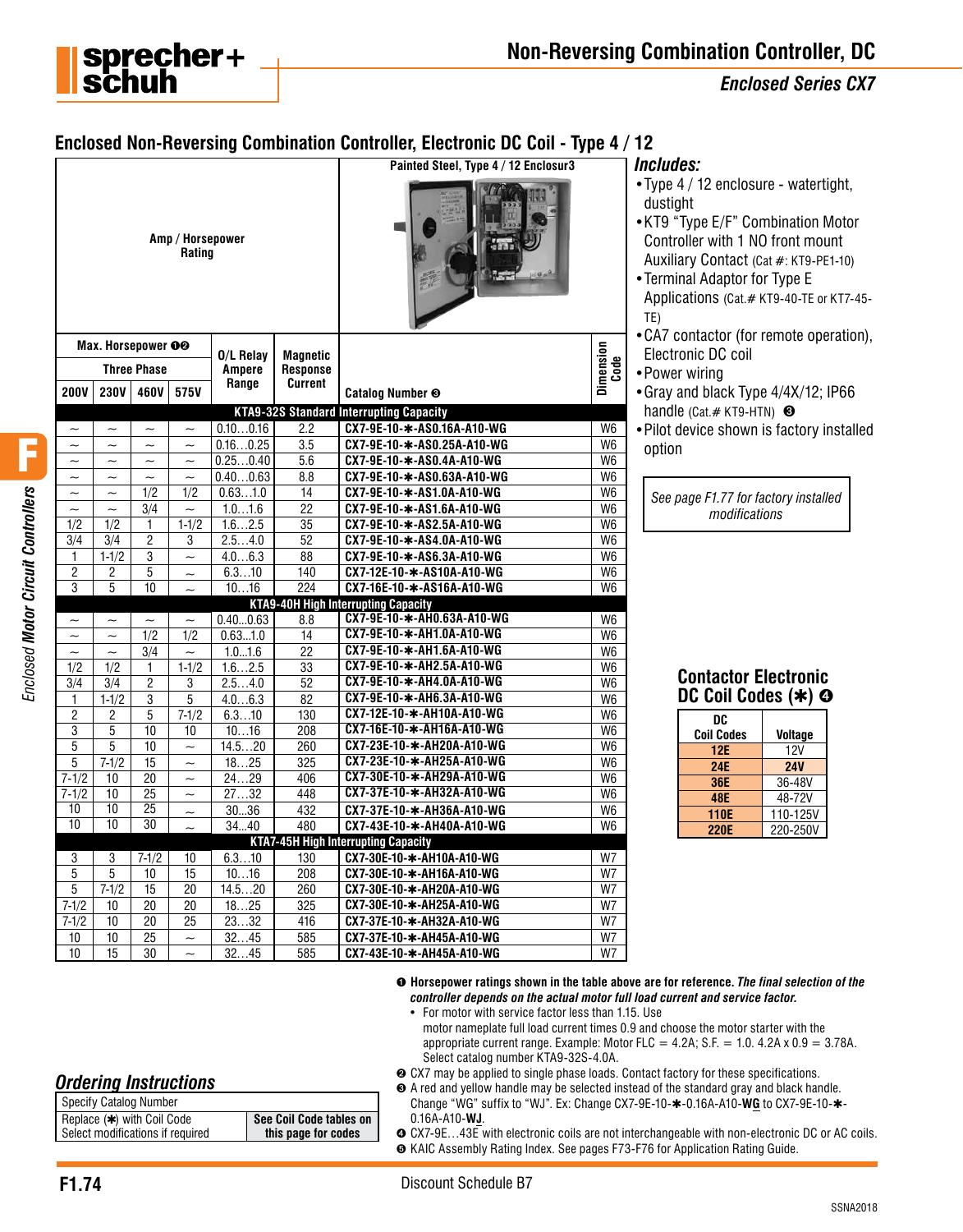

### *Enclosed Series CXU7*

# **Enclosed Reversing Combination Controller, AC Operation - Type 4 / 12**

|                           |                           |                           | Amp / Horsepower<br>Rating |                     |                                    | Painted Steel, Type 4 / 12 Enclosure           |                   |
|---------------------------|---------------------------|---------------------------|----------------------------|---------------------|------------------------------------|------------------------------------------------|-------------------|
|                           | Max. Horsepower OO        | <b>Three Phase</b>        |                            | 0/L Relay<br>Ampere | <b>Magnetic</b><br><b>Response</b> |                                                | Dimension<br>Code |
| <b>200V</b>               | <b>230V</b>               | 460V                      | 575V                       | Range               | <b>Current</b>                     | Catalog Number @@                              |                   |
|                           |                           |                           |                            |                     |                                    | <b>KTA9-32S Standard Interrupting Capacity</b> |                   |
| $\tilde{\phantom{a}}$     | $\widetilde{\phantom{m}}$ | $\sim$                    | $\sim$                     | 0.100.16            | 2.2                                | CXU7-9-10-*-AS0.16A-A10-WG                     | W <sub>6</sub>    |
| $\sim$                    | $\sim$                    | $\sim$                    | $\sim$                     | 0.160.25            | 3.5                                | CXU7-9-10-*-AS0.25A-A10-WG                     | W <sub>6</sub>    |
| $\widetilde{\phantom{m}}$ | $\widetilde{\phantom{m}}$ | $\widetilde{\phantom{m}}$ | $\sim$                     | 0.250.40            | 5.6                                | CXU7-9-10-*-AS0.40A-A10-WG                     | W <sub>6</sub>    |
| $\widetilde{\phantom{m}}$ | $\overline{\phantom{0}}$  | $\sim$                    | $\overline{\phantom{0}}$   | 0.400.63            | 8.8                                | CXU7-9-10-*-AS0.63A-A10-WG                     | W <sub>6</sub>    |
| $\widetilde{\phantom{m}}$ | $\tilde{\phantom{a}}$     | 1/2                       | 1/2                        | 0.631.0             | 14                                 | CXU7-9-10-*-AS1.0A-A10-WG                      | W <sub>6</sub>    |
| $\sim$                    | $\sim$                    | 3/4                       |                            | 1.01.6              | $\overline{22}$                    | CXU7-9-10-*-AS1.6A-A10-WG                      | W <sub>6</sub>    |
| 1/2                       | 1/2                       | 1                         | $1 - 1/2$                  | 1.62.5              | 35                                 | CXU7-9-10-*-AS2.5A-A10-WG                      | W <sub>6</sub>    |
| 3/4                       | 3/4                       | $\overline{2}$            | 3                          | 2.54.0              | 52                                 | CXU7-9-10-*-AS4.0A-A10-WG                      | W <sub>6</sub>    |
| 1                         | $1 - 1/2$                 | 3                         | $\ddot{\phantom{0}}$       | 4.06.3              | 88                                 | CXU7-9-10-*-AS6.3A-A10-WG                      | W <sub>6</sub>    |
| $\overline{2}$            | 2                         | $\overline{5}$            | $\sim$                     | 6.310               | 140                                | CXU7-12-10-*-AS10A-A10-WG                      | W <sub>6</sub>    |
| 3                         | 5                         | 10                        |                            | 1016                | 224                                | CXU7-16-10-*-AS16A-A10-WG                      | W <sub>6</sub>    |
|                           |                           |                           |                            |                     |                                    | <b>KTA9-40H High Interrupting Capacity</b>     |                   |
| $\widetilde{\phantom{m}}$ | $\tilde{}$                | $\tilde{}$                | $\sim$                     | 0.400.63            | 8.8                                | CXU7-9-10-*-AH0.63A-A10-WG                     | W <sub>6</sub>    |
| $\sim$                    | $\sim$                    | 1/2                       | 1/2                        | 0.631.0             | 14                                 | CXU7-9-10-*-AH1.0A-A10-WG                      | W <sub>6</sub>    |
| $\sim$                    | $\sim$                    | $\overline{3/4}$          | $\sim$                     | 1.01.6              | 22                                 | CXU7-9-10-*-AH1.6A-A10-WG                      | W <sub>6</sub>    |
| 1/2                       | 1/2                       | 1                         | $1-1/2$                    | 1.62.5              | 33                                 | CXU7-9-10-*-AH2.5A-A10-WG                      | W <sub>6</sub>    |
| 3/4                       | 3/4                       | $\overline{c}$            | 3                          | 2.54.0              | 52                                 | CXU7-9-10-*-AH4.0A-A10-WG                      | W <sub>6</sub>    |
| 1                         | $1 - 1/2$                 | 3                         | 5                          | 4.06.3              | 82                                 | CXU7-9-10-*-AH6.3A-A10-WG                      | W <sub>6</sub>    |
| $\overline{2}$            | 2                         | 5                         | $7 - 1/2$                  | 6.310               | 130                                | CXU7-12-10-*-AH10A-A10-WG                      | W <sub>6</sub>    |
| 3                         | 5                         | 10                        | 10                         | 1016                | 208                                | CXU7-16-10-*-AH16A-A10-WG                      | W <sub>6</sub>    |
| 5                         | 5                         | 10                        | $\sim$                     | 14.520              | 260                                | CXU7-23-10-*-AH20A-A10-WG                      | W <sub>6</sub>    |
| 5                         | $7 - 1/2$                 | 15                        | $\sim$                     | 1825                | 325                                | CXU7-23-10-*-AH25A-A10-WG                      | W <sub>6</sub>    |
| $7 - 1/2$                 | 10                        | 20                        | $\tilde{\phantom{a}}$      | 2429                | 406                                | CXU7-30-10-*-AH29A-A10-WG                      | W <sub>6</sub>    |
| $7 - 1/2$                 | 10                        | $\overline{25}$           | $\tilde{\phantom{a}}$      | 2732                | 448                                | CXU7-37-10-*-AH32A-A10-WG                      | W <sub>6</sub>    |
| $\overline{10}$           | $\overline{10}$           | 25                        | $\tilde{\phantom{a}}$      | 3036                | 432                                | CXU7-37-10-*-AH36A-A10-WG                      | W <sub>6</sub>    |
| 10                        | 10                        | 30                        | $\sim$                     | 3440                | 480                                | CXU7-43-10-*-AH40A-A10-WG                      | W <sub>6</sub>    |
|                           |                           |                           |                            |                     |                                    | <b>KTA9-45H High Interrupting Capacity</b>     |                   |
| 3                         | 3                         | $7 - 1/2$                 | 10                         | 6.310               | 130                                | CXU7-30-22-*-AH10A-A10-WG                      | W7                |
| $\overline{5}$            | 5                         | 10                        | 15                         | 1016                | 208                                | CXU7-30-22-*-AH16A-A10-WG                      | W7                |
| 5                         | $7 - 1/2$                 | $\overline{15}$           | $\overline{20}$            | 14.520              | 260                                | CXU7-30-22-*-AH20A-A10-WG                      | W7                |
| $7 - 1/2$                 | 10                        | 20                        | 20                         | 1825                | 325                                | CXU7-30-22-*-AH25A-A10-WG                      | W7                |
| $7-1/2$                   | 10                        | 20                        | 25                         | 2332                | 416                                | CXU7-37-22-*-AH32A-A10-WG                      | W7                |
| 10                        | 10                        | 25                        | $\sim$                     | 3245                | 585                                | CXU7-37-22-*-AH45A-A10-WG                      | W7                |
| 10                        | 15                        | 30                        | $\sim$                     | 3245                | 585                                | CXU7-43-22-*-AH45A-A10-WG                      | W7                |

### *Includes:*

- •Type 4 / 12 enclosure watertight, dustight
- •KT9 "Type E/F" Combination Motor Controller with 1 NO front mount Auxiliary Contact (Cat #: KT9-PE1-10)
- •Terminal Adaptor for Type E Applications (Cat.# KT9-40-TE or KT7-45-TE)
- •CA7 contactors (for remote operation), AC coil
- •Power wiring
- •Gray and black Type 4/4X/12; IP66 handle (Cat.# KT9-HTN) <sup>●</sup>
- •Control power transformer, pilot device, terminals and other equipment shown are factory installed options

*See page F1.77 for factory installed modifications*

F

# **Contactor AC Coil Codes (**✱**)** ➎

| AC                | <b>Voltage Range</b> |             |  |  |
|-------------------|----------------------|-------------|--|--|
| <b>Coil Code</b>  | 50 Hz                | 60 Hz       |  |  |
| 024Z              | <b>24V</b>           | <b>24V</b>  |  |  |
| 0120              | <b>110V</b>          | <b>120V</b> |  |  |
| <b>220W</b>       | 200-220V             | 208-240V    |  |  |
| 0415              | 400-415V             |             |  |  |
| 0480 <sub>®</sub> | 440V                 | <b>480V</b> |  |  |
| 0600 <sub>®</sub> | 550V                 | 600V        |  |  |

- ➊ **Horsepower ratings shown in the table above are for reference.** *The final selection of the controller depends on the actual motor full load current and service factor.*
	- For motor with service factor less than 1.15. Use
	- motor nameplate full load current times 0.9 and choose the motor starter with the appropriate current range. Example: Motor FLC =  $4.2A$ ; S.F. = 1.0.  $4.2A$  $x 0.9 = 3.78$ A. Select catalog number KTA9-32S-4.0A.
- ➋ CXU7 may be applied to single phase loads. Contact factory for these applications.
- ➌ A red and yellow handle may be selected instead of the standard gray and black handle. Change "WG" suffix to "WJ". Ex: Change CXU7-9-10-✱-0.16A-A10-**WG** to CXU7-9-10-✱-0.16A-A10-**WJ**.
- ➍ Other voltages available, see Section A in this catalog.
- ➎ KAIC Assembly Rating Index. See pages F73-F76 for Application Rating Guide.
- ➏ Catalog number (–A10) includes front-mounted auxiliary KT9-PE1-10 with 250 VAC maximum control circuit matching line voltage, or provided from separate source, used to de-energize contactor coil under fault condition (auxiliary not available for customer use). For control circuits greater than 300 VAC, which is common with line voltage, the auxiliary will not be wired into the control circuit since the contactor coil will be de-energized when KTA9 is tripped due to overload or short circuit; therefore, the KT9-PE1-10 auxiliary is available for customer use.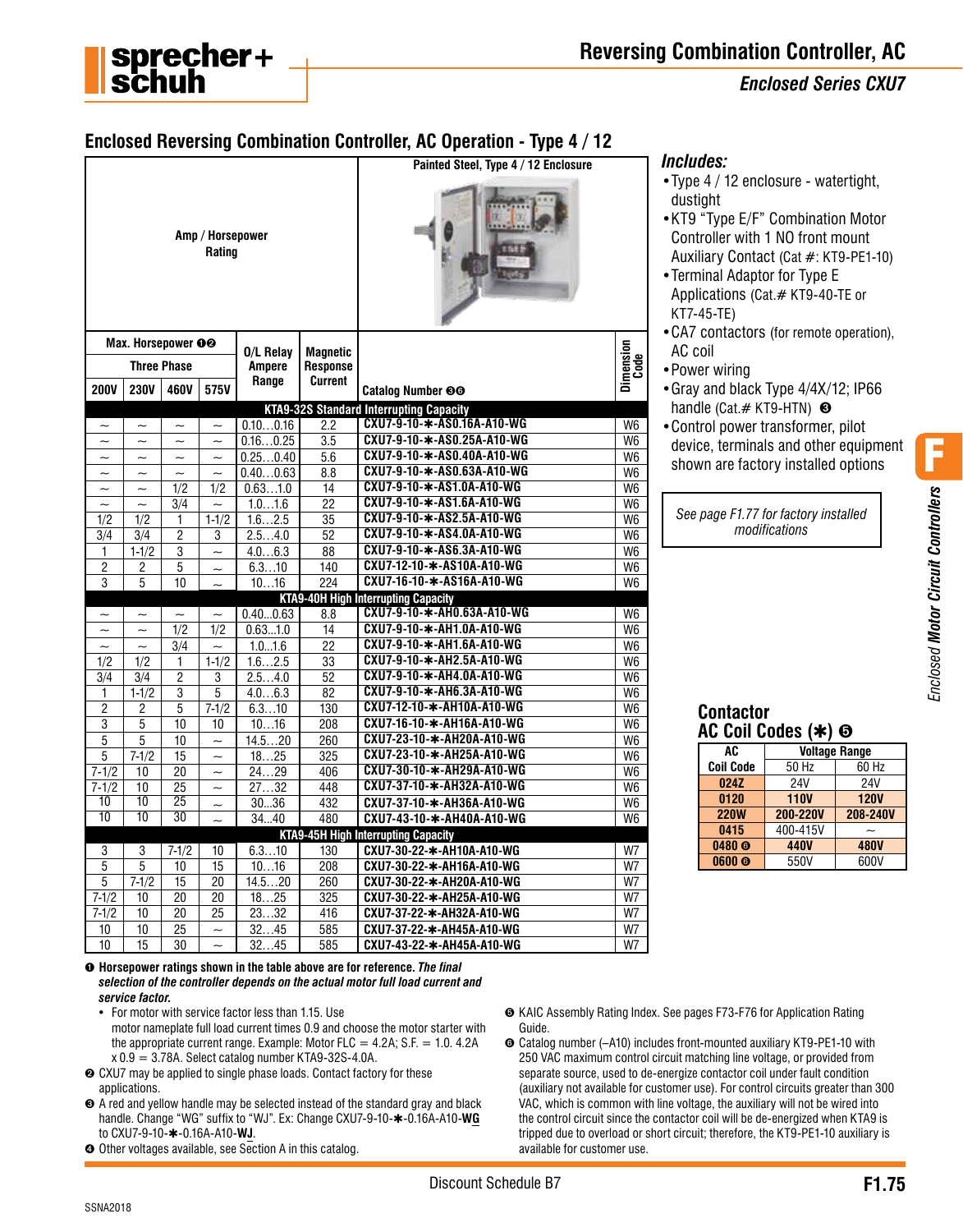

### *Enclosed Series CXU7*

# **Enclosed Reversing Combination Controller, Electronic DC Coil - Type 4 / 12**

|                           |                           |                       |                            |                            |                                    | Painted Steel, Type 4 / 12 Enclosure           |                          |
|---------------------------|---------------------------|-----------------------|----------------------------|----------------------------|------------------------------------|------------------------------------------------|--------------------------|
|                           |                           |                       | Amp / Horsepower<br>Rating |                            |                                    |                                                |                          |
|                           | Max. Horsepower OO        |                       |                            |                            |                                    |                                                |                          |
|                           |                           | <b>Three Phase</b>    |                            | 0/L Relay<br><b>Ampere</b> | <b>Magnetic</b><br><b>Response</b> |                                                | <b>Dimension</b><br>Code |
| <b>200V</b>               | <b>230V</b>               | 460V                  | 575V                       | Range                      | Current                            | Catalog Number <sup>®</sup>                    |                          |
|                           |                           |                       |                            |                            |                                    | <b>KTA9-32S Standard Interrupting Capacity</b> |                          |
| $\widetilde{\phantom{m}}$ | $\tilde{}$                | $\tilde{}$            | $\tilde{}$                 | 0.100.16                   | 2.2                                | CXU7-9E-10-*-AS0.16A-A10-WG                    | W <sub>6</sub>           |
| $\widetilde{\phantom{m}}$ | $\tilde{\phantom{a}}$     | $\tilde{}$            | $\tilde{\phantom{a}}$      | 0.160.25                   | 3.5                                | CXU7-9E-10-*-AS0.25A-A10-WG                    | W6                       |
| $\overline{\phantom{0}}$  | $\overline{\phantom{0}}$  | $\sim$                | $\sim$                     | 0.250.40                   | 5.6                                | CXU7-9E-10-*-AS0.40A-A10-WG                    | W6                       |
| $\tilde{}$                |                           | $\tilde{\phantom{a}}$ |                            | 0.400.63                   | 8.8                                | CXU7-9E-10-*-AS0.63A-A10-WG                    | W6                       |
| $\tilde{}$                | $\sim$                    | 1/2                   | 1/2                        | 0.631.0                    | 14                                 | CXU7-9E-10-*-AS1.0A-A10-WG                     | W6                       |
| $\widetilde{\phantom{m}}$ | $\sim$                    | 3/4                   | $\sim$                     | 1.01.6                     | 22                                 | CXU7-9E-10-*-AS1.6A-A10-WG                     | W <sub>6</sub>           |
| 1/2                       | 1/2                       | 1                     | $1 - 1/2$                  | 1.62.5                     | 35                                 | CXU7-9E-10-*-AS2.5A-A10-WG                     | W6                       |
| 3/4                       | 3/4                       | $\overline{c}$        | 3                          | 2.54.0                     | 52                                 | CXU7-9E-10-*-AS4.0A-A10-WG                     | W6                       |
| 1                         | $1 - 1/2$                 | 3                     | $\sim$                     | 4.06.3                     | 88                                 | CXU7-9E-10-*-AS6.3A-A10-WG                     | W6                       |
| $\sqrt{2}$                | $\mathbf{2}$              | 5                     |                            | 6.310                      | 140                                | CXU7-12E-10-*-AS10A-A10-WG                     | W <sub>6</sub>           |
| 3                         | 5                         | 10                    |                            | 1016                       | 224                                | CXU7-16E-10-*-AS16A-A10-WG                     | W <sub>6</sub>           |
|                           |                           |                       |                            |                            |                                    | <b>KTA9-40H High Interrupting Capacity</b>     |                          |
| $\widetilde{\phantom{m}}$ | $\widetilde{\phantom{m}}$ | $\tilde{\phantom{a}}$ | $\tilde{\phantom{a}}$      | 0.400.63                   | 8.8                                | CXU7-9E-10-*-AH0.63A-A10-WG                    | W <sub>6</sub>           |
| $\sim$                    | $\tilde{\phantom{a}}$     | 1/2                   | 1/2                        | 0.631.0                    | 14                                 | CXU7-9E-10-*-AH1.0A-A10-WG                     | W6                       |
| $\widetilde{\phantom{m}}$ | $\tilde{\phantom{a}}$     | 3/4                   | $\tilde{\phantom{a}}$      | 1.01.6                     | 22                                 | CXU7-9E-10-*-AH1.6A-A10-WG                     | W <sub>6</sub>           |
| 1/2                       | 1/2                       | 1                     | $1 - 1/2$                  | 1.62.5                     | 33                                 | CXU7-9E-10-*-AH2.5A-A10-WG                     | W <sub>6</sub>           |
| 3/4                       | 3/4                       | $\overline{2}$        | 3                          | 2.54.0                     | 52                                 | CXU7-9E-10-*-AH4.0A-A10-WG                     | W <sub>6</sub>           |
| $\mathbf{1}$              | $1 - 1/2$                 | 3                     | 5                          | 4.06.3                     | 82                                 | CXU7-9E-10-*-AH6.3A-A10-WG                     | W <sub>6</sub>           |
| $\overline{2}$            | 2                         | 5                     | $7 - 1/2$                  | 6.310                      | 130                                | CXU7-12E-10-*-AH10A-A10-WG                     | W <sub>6</sub>           |
| 3                         | 5                         | 10                    | 10                         | 1016                       | 208                                | CXU7-16E-10-*-AH16A-A10-WG                     | W <sub>6</sub>           |
| 5                         | 5                         | 10                    | $\tilde{\phantom{a}}$      | 14.520                     | 260                                | CXU7-23E-10-*-AH20A-A10-WG                     | W <sub>6</sub>           |
| 5                         | $7 - 1/2$                 | 15                    | $\tilde{\phantom{a}}$      | 1825                       | 325                                | CXU7-23E-10-*-AH25A-A10-WG                     | W <sub>6</sub>           |
| $7 - 1/2$                 | 10                        | 20                    | $\sim$                     | 2429                       | 406                                | CXU7-30E-10-*-AH29A-A10-WG                     | W <sub>6</sub>           |
| $7 - 1/2$                 | 10                        | 25                    | $\tilde{}$                 | 2732                       | 448                                | CXU7-37E-10-*-AH32A-A10-WG                     | W <sub>6</sub>           |
| 10                        | 10                        | 25                    | $\sim$                     | 3036                       | 432                                | CXU7-37E-10-*-AH36A-A10-WG                     | W <sub>6</sub>           |
| 10                        | 10                        | 30                    | $\tilde{\phantom{a}}$      | 3440                       | 480                                | CXU7-43E-10-*-AH40A-A10-WG                     | W6                       |
|                           |                           |                       |                            |                            |                                    | <b>KTA7-45H High Interrupting Capacity</b>     |                          |
| 3                         | 3                         | $7 - 1/2$             | 10                         | 6.310                      | 130                                | CXU7-30E-22-*-AH10A-A10-WG                     | W7                       |
| 5                         | 5                         | 10                    | 15                         | 1016                       | 208                                | CXU7-30E-22-*-AH16A-A10-WG                     | W7                       |
| 5                         | $7 - 1/2$                 | 15                    | 20                         | 14.520                     | 260                                | CXU7-30E-22-*-AH20A-A10-WG                     | W7                       |
| $7 - 1/2$                 | $10$                      | 20                    | 20                         | 1825                       | 325                                | CXU7-30E-22-*-AH25A-A10-WG                     | W7                       |
| $7 - 1/2$                 | 10                        | 20                    | 25                         | 2332                       | 416                                | CXU7-37E-22-*-AH32A-A10-WG                     | W7                       |
| 10                        | 10                        | 25                    | $\tilde{}$                 | 3245                       | 585                                | CXU7-37E-22-*-AH45A-A10-WG                     | W7                       |
| 10                        | 15                        | 30                    |                            | 3245                       | 585                                | CXU7-43E-22-*-AH45A-A10-WG                     | W7                       |

#### *Includes:*

- •Type 4 / 12 enclosure watertight, dustight
- •KTA9 "Type E/F" Combination Motor Controller with 1 NO front mount Auxiliary Contact (Cat #: KT9-PE1-10)
- •Terminal Adaptor for Type E Applications (Cat.# KT9-40-TE or KT7- 45-TE)
- •CA7 contactors (for remote operation), Electronic DC coil
- •Power wiring
- •Gray and black Type 4/4X/12; IP66 handle (Cat.# KT9-HTN) <sup>8</sup>
- •Control power transformer, pilot device, terminals and other equipment shown are factory installed options

*See page F1.77 for factory installed modifications*

| <b>Contactor Electronic</b><br>DC Coil Codes (*) @ |                |  |  |
|----------------------------------------------------|----------------|--|--|
| DC                                                 |                |  |  |
| <b>Coil Codes</b>                                  | <b>Voltage</b> |  |  |
| <b>12E</b>                                         | 12V            |  |  |
| <b>24E</b>                                         | <b>24V</b>     |  |  |
| <b>36E</b>                                         | 36-48V         |  |  |
| <b>48E</b>                                         | 48-72V         |  |  |

**110E** 110-125V<br>**220E** 220-250V

**220E** 220-250V

# *Ordering Instructions*

Specify Catalog Number

| Replace (*) with Coil     | <b>See Coil Code</b> |
|---------------------------|----------------------|
| Code Select modifications | tables on this page  |
| l if required             | for codes            |

#### ➊ **Horsepower ratings shown in the table above are for reference.**

- *The final selection of the controller depends on the actual motor full load current and service factor.*
	- For motor with service factor less than 1.15. Use
	- motor nameplate full load current times 0.9 and choose the motor starter with the appropriate current range. Example: Motor FLC =  $4.2A$ ; S.F. = 1.0.  $4.2A \times 0.9$  = 3.78A. Select catalog number KTA9-32S-4.0A.
- **<sup>●</sup>** CXU7 may be applied to single phase loads. Contact factory for these applications.
- ➌ A red and yellow handle may be selected instead of the standard gray and black handle. Change "WG" suffix to "WJ". Ex: Change CXU7-9E-10- $*$ -0.16A-A10-**WG** to CXU7-9E-10-✱-0.16A-A10-**WJ**.
- **☉** CXU7-9E...43E with electronic coils are not interchangeable with nonelectronic DC or AC coils.
- ➎ KAIC Assembly Rating Index. See pages F73-F76 for Application Rating Guide.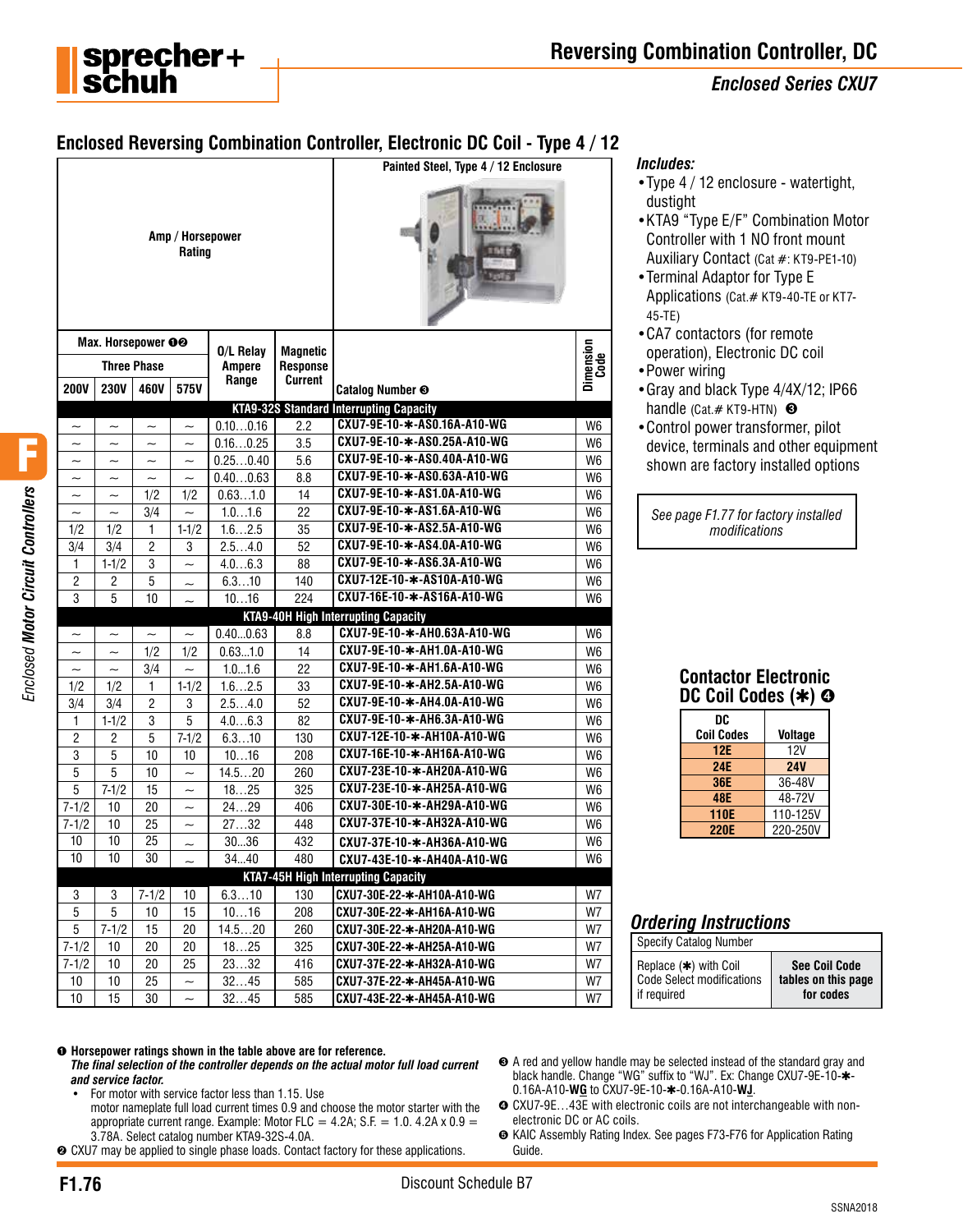

# **Enclosed CX7 Combination Controller**

*Modifications*

# **Non-Reversing and Reversing CX7 Combination Controller Modifications (Factory Assembled)**

| <b>Description</b>                          |                                                              |                                                                  | <b>Add Suffix to</b><br><b>Catalog Number</b> | <b>Description</b>                                                        |                       | <b>Add Suffix to</b><br><b>Catalog Number</b> |  |
|---------------------------------------------|--------------------------------------------------------------|------------------------------------------------------------------|-----------------------------------------------|---------------------------------------------------------------------------|-----------------------|-----------------------------------------------|--|
| Pilot Devices O                             |                                                              |                                                                  |                                               | Additional KT9 Trip Contacts - Side Mount (600V max)                      |                       |                                               |  |
|                                             | START-STOP multi-function pushbutton                         |                                                                  | 3U                                            | $1 N0 SC + OL + 1 NO SC$                                                  | -R00                  |                                               |  |
|                                             | ON-OFF multi-function pushbutton                             |                                                                  | 4U                                            | $1 N0 SC + OL + 1 NC SC$                                                  | $-R01$                |                                               |  |
|                                             | FOR-STOP-REV multi-function pushbutton                       |                                                                  | 3U                                            | $1NC$ SC + OL + 1 NO SC                                                   | -R10                  |                                               |  |
|                                             | UP-STOP-DOWN multi-function pushbutton                       |                                                                  | 4U                                            | <b>KT9 Accessories</b>                                                    |                       |                                               |  |
|                                             | OPEN-STOP-CLOSE multi-function pushbutton                    |                                                                  | <b>5U</b>                                     | Select coil voltage<br>Undervoltage Release Module<br>from table below    |                       | -UA-∗                                         |  |
|                                             | HAND-AUTO selector switch                                    |                                                                  |                                               | Shunt Release Module                                                      |                       | -АА-*                                         |  |
|                                             |                                                              |                                                                  | 5                                             | <b>CA7 Auxiliary Contacts ®</b>                                           |                       |                                               |  |
| OFF-ON selector switch                      |                                                              |                                                                  | 6                                             | 1 NO Auxiliary                                                            | $-510$                |                                               |  |
|                                             | HAND-OFF-AUTO selector switch                                |                                                                  | 7                                             | 1 NC Auxiliary                                                            | $-801$                |                                               |  |
|                                             | FOR-OFF-REV selector switch                                  |                                                                  | 6                                             | $1 N0 + 1 NC$ Auxiliary                                                   | $-$ S11               |                                               |  |
|                                             | UP-OFF-DOWN selector switch                                  |                                                                  | 7                                             | 2 NO Auxiliaries                                                          | $-S20$                |                                               |  |
|                                             | OPEN-OFF-CLOSE selector switch                               |                                                                  | 8                                             | 2 NC Auxiliaries                                                          | $-502$                |                                               |  |
| Pilot light only <sup>●</sup>               |                                                              |                                                                  | 1                                             | 1 NO + 2 NC Auxiliary                                                     | $-512$                |                                               |  |
| Pilot lights only (2) <sup>●</sup>          |                                                              |                                                                  |                                               | $2$ NO $+$ 1 NC Auxiliary                                                 | $-$ S21               |                                               |  |
|                                             |                                                              | Pilot light w/ START-STOP multi-function pushbutton <sup>®</sup> | $\boldsymbol{2}$                              | 3 NO Auxiliaries<br>3 NC Auxiliaries                                      | $-$ \$30              |                                               |  |
|                                             |                                                              |                                                                  | <b>13U</b>                                    | $1 N0 + 3 NC$ Auxiliary                                                   | $-503$<br>$-S13$      |                                               |  |
|                                             | Pilot light w/ ON-OFF multi-function pushbutton <sup>●</sup> |                                                                  | <b>14U</b>                                    | 3 NO + 1 NC Auxiliary                                                     | $-$ S31               |                                               |  |
|                                             | Pilot light w/ HAND-AUTO selector switch <sup>®</sup>        |                                                                  | 15                                            | $2$ NO + 2 NC Auxiliary                                                   |                       | $-S22$                                        |  |
|                                             | Pilot light w/ OFF-ON selector switch <sup>O</sup>           |                                                                  | 16                                            | 4 NO Auxiliaries                                                          | $-$ S40               |                                               |  |
|                                             | Pilot light w/ HAND-OFF-AUTO selector switch <sup>®</sup>    |                                                                  | 17                                            | 4 NC Auxiliaries                                                          | $-$ SO4               |                                               |  |
|                                             | <b>Control Power Transformer</b>                             |                                                                  |                                               | Alternate Aux. Contact Arrangement (CA7 only)                             |                       |                                               |  |
|                                             | (with fused primary and secondary)                           |                                                                  | Replace (*) in                                | 1 NC in lieu of standard 1 NO                                             | $-SX10$               |                                               |  |
|                                             | Primary volts                                                | Secondary volts                                                  | catalog $#$ with the                          | 2 NC in lieu of standard 2 NO (on CXU7 only)                              | $-SX2$                |                                               |  |
|                                             |                                                              |                                                                  | following codes <sup>o</sup>                  | <b>CA7 Contactor Accessories</b>                                          |                       |                                               |  |
|                                             | 208                                                          | 120                                                              | XA                                            | Electronic Interface                                                      | -JE O                 |                                               |  |
|                                             | 240                                                          | 120                                                              | XB                                            | Surge Suppressor RC                                                       | -RC                   |                                               |  |
| 50 watt                                     | 480                                                          | 120                                                              | XC                                            | <b>Surge Suppressor Varistor</b>                                          | -V                    |                                               |  |
| Standard                                    | 575                                                          | 120                                                              | <b>XD</b>                                     | <b>Unwired Terminal Blocks</b><br>Specify quantity $(\blacktriangledown)$ | $-TB$                 |                                               |  |
| Capacity                                    | 380                                                          | 110                                                              | XG                                            |                                                                           |                       |                                               |  |
|                                             | 240                                                          | 24                                                               | XE                                            |                                                                           |                       |                                               |  |
|                                             | 480                                                          | 24                                                               | XF                                            |                                                                           | -UA-AA Coil Codes (*) |                                               |  |
|                                             | 600                                                          | 24                                                               |                                               | AC                                                                        |                       | <b>Voltage Range</b>                          |  |
|                                             |                                                              |                                                                  | XJ                                            | <b>Coil Code</b>                                                          | 50 Hz                 | 60 Hz                                         |  |
|                                             | <b>KT9 Auxiliaries &amp; Trip Contacts</b>                   |                                                                  |                                               | <b>24V</b>                                                                | 21V                   | <b>24V</b>                                    |  |
|                                             | Front mount 250V maximum                                     |                                                                  |                                               | <b>28V</b>                                                                | <b>24V</b>            | <b>28V</b>                                    |  |
| $1 NQ + 1 NC$ Auxiliary<br>2 NO Auxiliaries |                                                              |                                                                  | -C<br>-D                                      | <b>120V</b>                                                               | <b>105V</b>           | <b>120V</b>                                   |  |
|                                             | $1$ NO SC + OL + 1 NC Auxiliary                              |                                                                  | -R                                            | 127V                                                                      | <b>110V</b>           | 127V                                          |  |
|                                             | $1 N0 SC + OL + 1 N0$ Auxiliary                              |                                                                  | $-S$                                          | <b>230V</b>                                                               | 220230V               | $\widetilde{\phantom{m}}$                     |  |
|                                             | Side Mount 600V maximum                                      |                                                                  |                                               | <b>240V</b>                                                               | $\tilde{}$            | 240260V                                       |  |
| 2 NC Auxiliaries                            |                                                              |                                                                  | <b>-AS02</b>                                  | <b>277V</b>                                                               | 240V                  | 277V                                          |  |
| 2 NO Auxiliaries                            |                                                              |                                                                  | <b>-AS20</b>                                  | <b>460V</b>                                                               | 380400V               | 400460V                                       |  |
| $1 N0 + 1 NC$ Auxiliary                     |                                                              |                                                                  | $-AS11$                                       | <b>480V</b>                                                               | 415V                  | 480V                                          |  |
|                                             | 1 NC SC+OL + 1 NO Auxiliary                                  |                                                                  | $-R10$                                        | 600V                                                                      | 550V                  | 600V                                          |  |

- ➊ Currently supply D7 multi-function pushbuttons as standard which do not require protective boots to meet Type 4X. See Section H in this catalog for description (all suffix's ending in "U").
- ➋ Factory modifications often change the enclosure size. Refer to factory for dimensions when critical to the installation.
- ➌ Pilot Lights may be applied with 24VAC/VDC, 120VAC or 240VAC Control Circuit. Pilot Lights with 277 VAC...575VAC require a control circuit transformer.
- ➍ CRI7E-24 will be used. CRI7E-12 by special order only.
- ➎ Additional auxiliaries are per contactor. Number of auxiliaries is double for reversing applications.

F